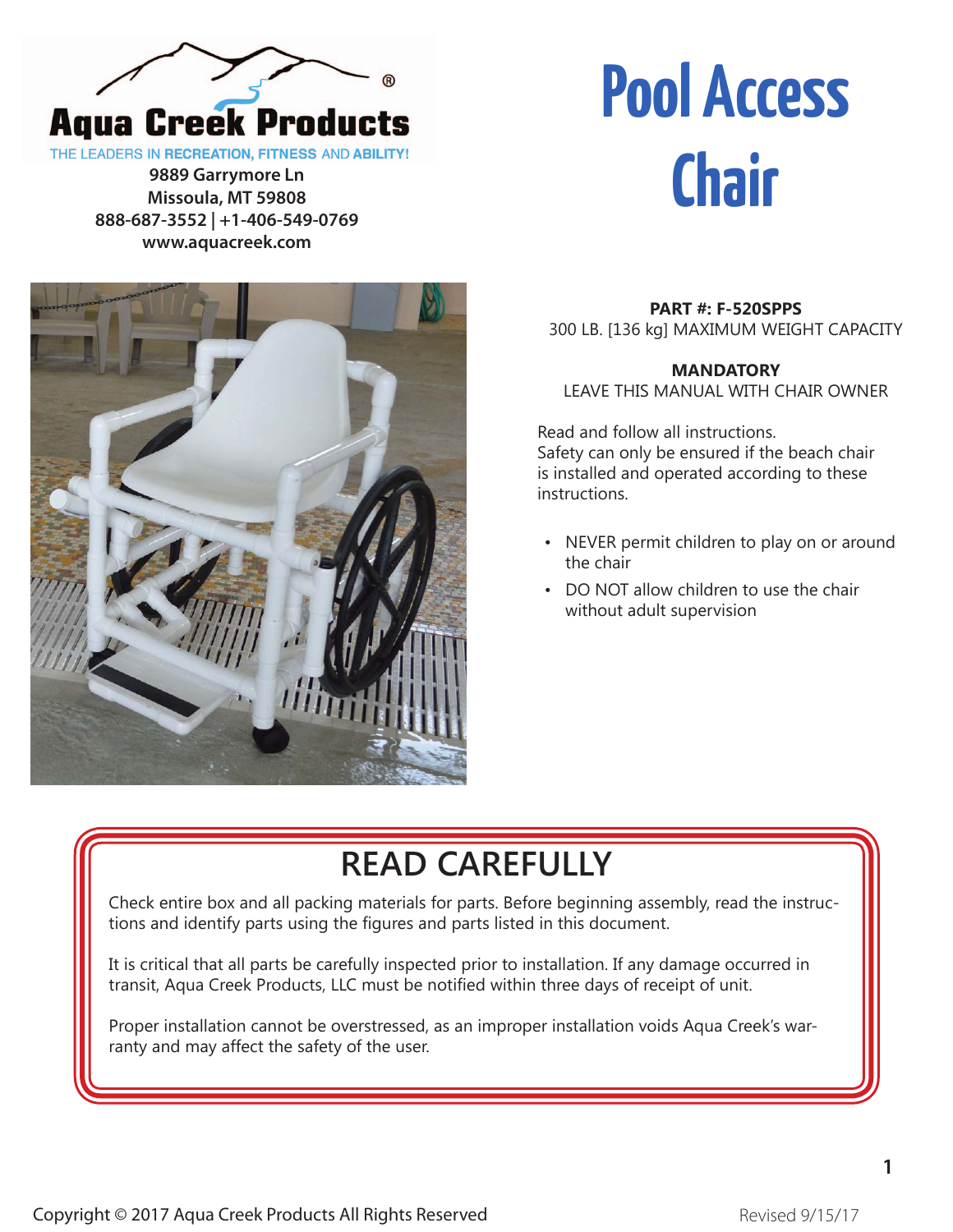## **Operating Instructions**

Your product is shipped completely assembled in one large box secured to a pallet. Check the outside of the box and verify it is in good shape and note any damage. Open the box and verify the contents are accounted for and in good shape. Remove product from the box. No assembly is required.

If any part of the product is damaged; call the carrier that delivered the product and let them know that there was hidden damage to your shipment. Have them make a note on the Bill of Lading and then contact Aqua Creek Products immediately at (888) 687-3552. Take pictures of the damage as they will be needed to file any freight claims.

1) Lock the wheels to prevent the chair from rolling away from you while making a transfer. The lever can be pulled up and locked into place by securing the plastic strap to the snap on the front of the chair. Each lock works independently from the other.



2) To make a transfer into the chair, the left arm lifts up and swivels out to allow for a lateral transfer.



Copyright © 2017 Aqua Creek Products All Rights Reserved **Example 2017** Revised 9/15/17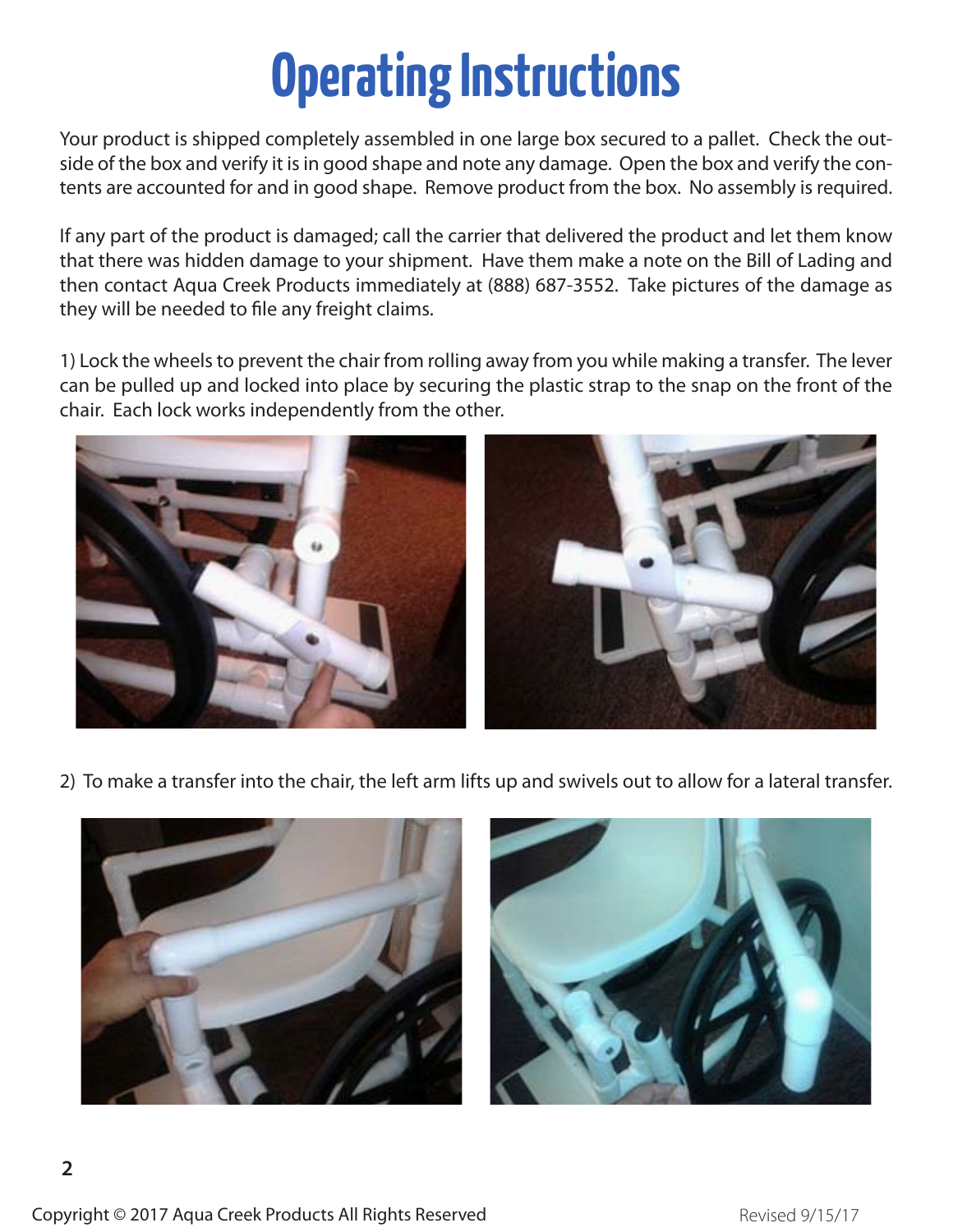## **Operating Instructions**

3) The footrest retracts and extends out as needed to support the user's feet. Adjust as necessary.



4) Operate the chair just as you would a standard wheelchair.